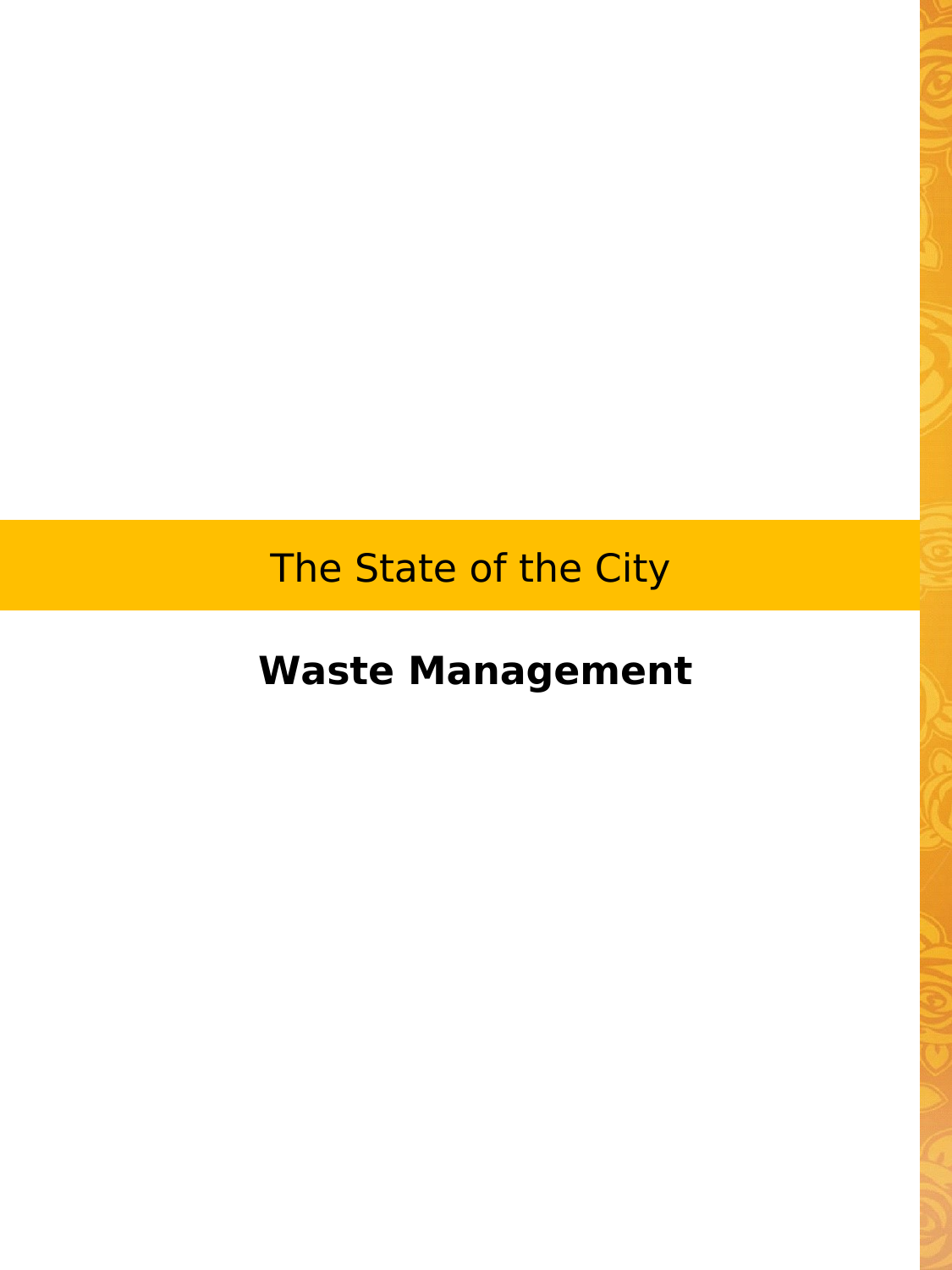## **PROBLEMS**

• Corruption in waste management is rampant. The public perception of this sector is also in line with that.

• There is confusion over who should manage waste, and how. Selection of sites for landfills is also controversial, and often bypasses elected councils in villages.

• Segregation at source, which is the key to many of the solutions, is resisted by many officials, contractors, and the state government, although citizens support it.

• The city council wants large campuses to take responsibility for their waste, but has not established a system of regulation and standards for this.

• The city lacks the capacity to evaluate and adopt appropriate technology advances in waste management.

• Producers are not held responsible for the waste their products and packaging generates.

• A large number of people have been employed in informal jobs in waste management, and their livelihoods could be threatened by some solutions.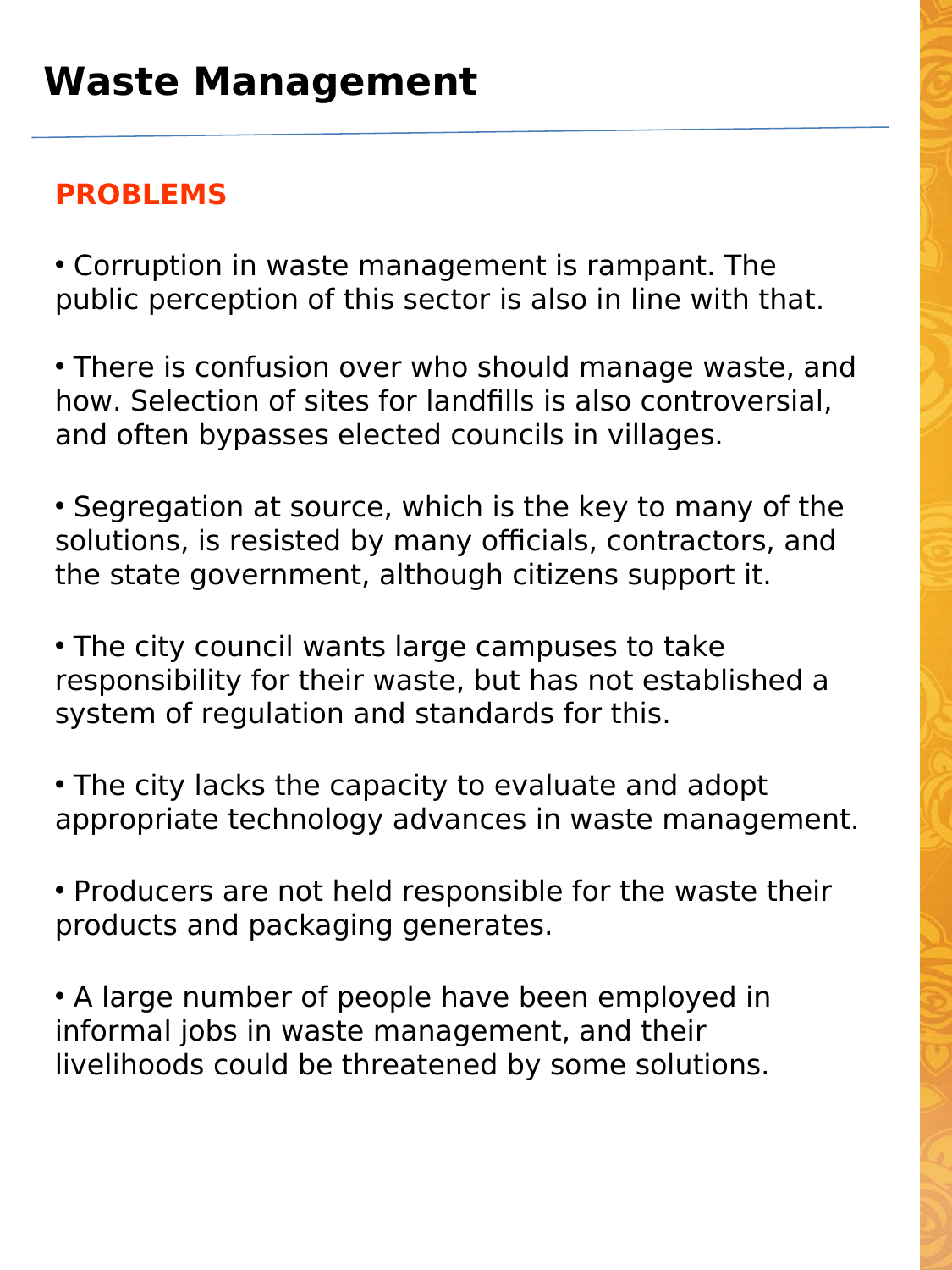## **+ HOPEFUL SIGNS**

• Occasionally, there are initiatives to reform SWM in a few pilot wards. These often do not scale, but they provide opportunities to try some new things.

• Under High Court orders, the state government and BBMP are now mandated to include more expert inputs in a number of areas.

• Independent of BBMP, many communities have put in place their own private systems for recycling dry waste and composting wet waste, and this trend is growing.

• A system of empaneling authorised handlers of solid waste is being developed to professionalise SWM, and also give citizens choice in selecting their service providers.

• Management of Organic Waste is now mandatory in all new communities being sanctioned by BDA. This needs to be extended to existing communities as well.

• A few companies have come forward to accept responsibility for the waste their products generate, and are in discussions with BBMP about ways to mitigate this.